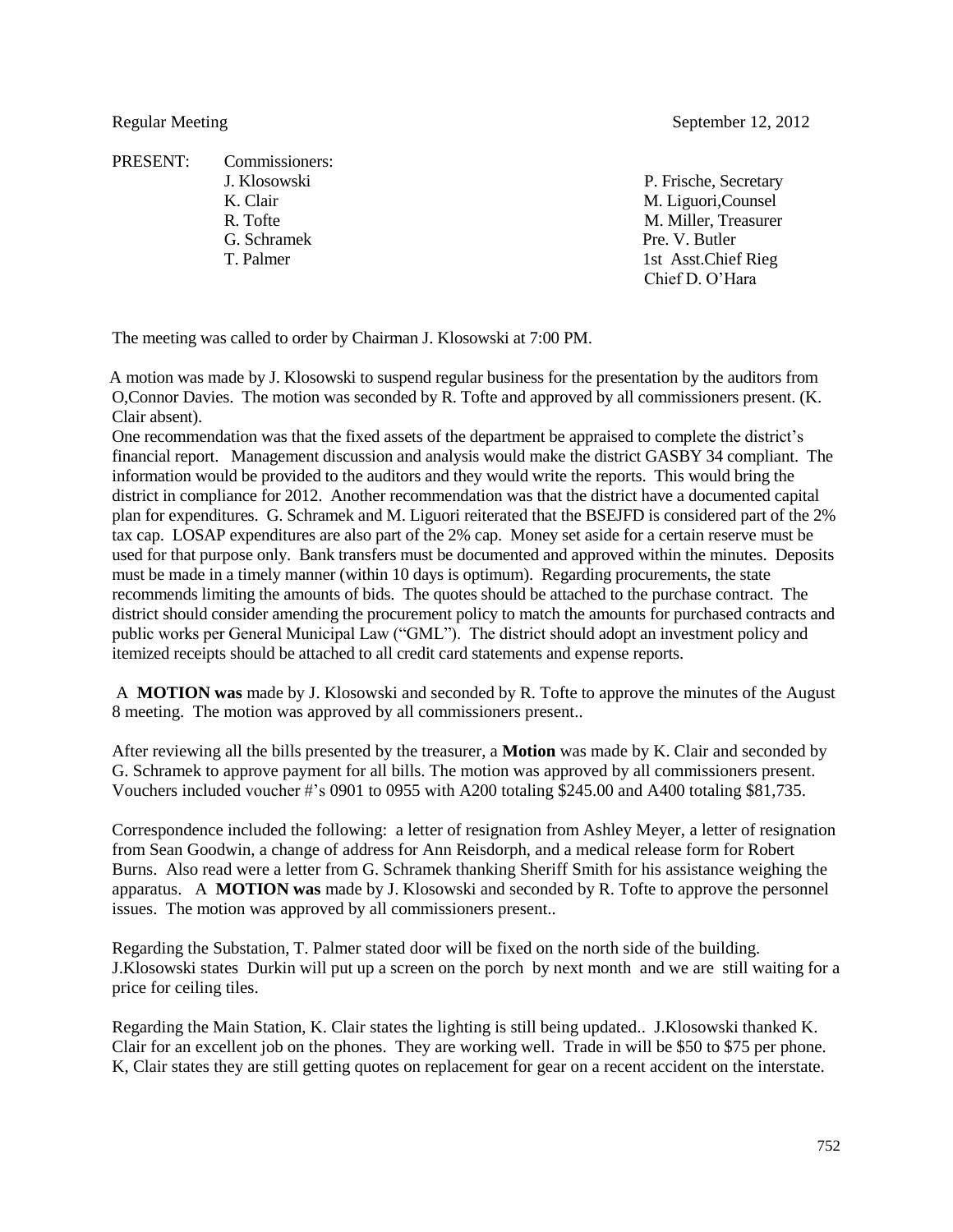K. Clair states he will spend \$2000 on publicity for fire prevention. 105.5 will be broadcasting from the firehouse during Open House and they will publicize this event on the air. Chief Rieg states Mark Tapia will put a flyer on channel 8

R. Tofte states second order will go in for sweatshirts.

April 6 is the Installation Dinner.

Insurance claims are still being settled from the Uncle Bob's Storage fire. No decision on Michael Miller case as per M. Liguori.

T. Palmer reported regarding apparatus replacement and repair. The repalcement value of the ambulances is \$150,000 each. Discussion took place regarding the brush truck. 11-2-5 would cost \$550,000 to replace. J. Klosowski stated w do not need five engines and 11-2-4 is the better one to keep. Vehicles that are not being used are still costing insurance, hose testing, etc. Replacement value on the ladder is 1.2 to 1.3 million and would cost \$700,000 to be refurbished.. Replacement cost of 11-4-2 \$450,000. Replacement value of 11-5-1 is \$700,000 and would cost \$250,00 to \$350,000 to refurbish. T.Palmer recommends replacing 11-4-2. T.Palmer will do a spread sheet. J.Klosowski recommends using another agency to determine these costs, future needs, hazards in the community, etc for a cost of \$9,000. NFPA recommendations include replacing tires every five years.

A **Motion** was made by K. Clair and seconded by J. Klosowski to sell 11-3-1. The motion approved by all commissioners present.

A **Motion** was made by G. Schramek and seconded by R. Tofte to sell 11-2-2. The motion was approved by 4-1 vote.

J. Klosowski requested a report from T. Palmer for the next meeting regarding the vehicle replacement recommendations.

M. Liguori states money should be set aside based on T. Palmer's report.

K. Clair stated that ladder testing will take place Sept 23.

J. Klosowski asked that recruitment will also be mentioned on 105.5 while advertising Open House. R. Tofte states the awning at Station 1 is completed except for lighting. Back Room Project will be put out to bid in January to be done in March.

Discussion took place regarding purchasing a Gator for a cost of \$20,000.

Ambulance will be put out to bid this fall to be purchased next year. J.Klosowski asked R. Tofte to bring specs for bids to next meeting. M. Miller reported on the budget.

A **Motion** was made by T.Palmer and seconded by K. Clair to accept the budget and seconded by K, Clair. The motion was approved by all commissioners present.

11-2-3 will go to HO Penn as early as next week.

R. Tofte states that Braun looked at 11-7-2. The O2 system has been fixed on both ambulances. The V Mox system is outdated and difficult to repair. Loose connections on battery and starter relay have been fixed. Air horns have been disconnected. He will get prices on replacing lights on 11-7-2.

G. Schramek will meet with Transcare regarding the contract. There may be a 4% increase in this contract. All commissioners present have authorized G. Schramek to negotiate the new contract with TransCare ambulance service on behalf of the District.